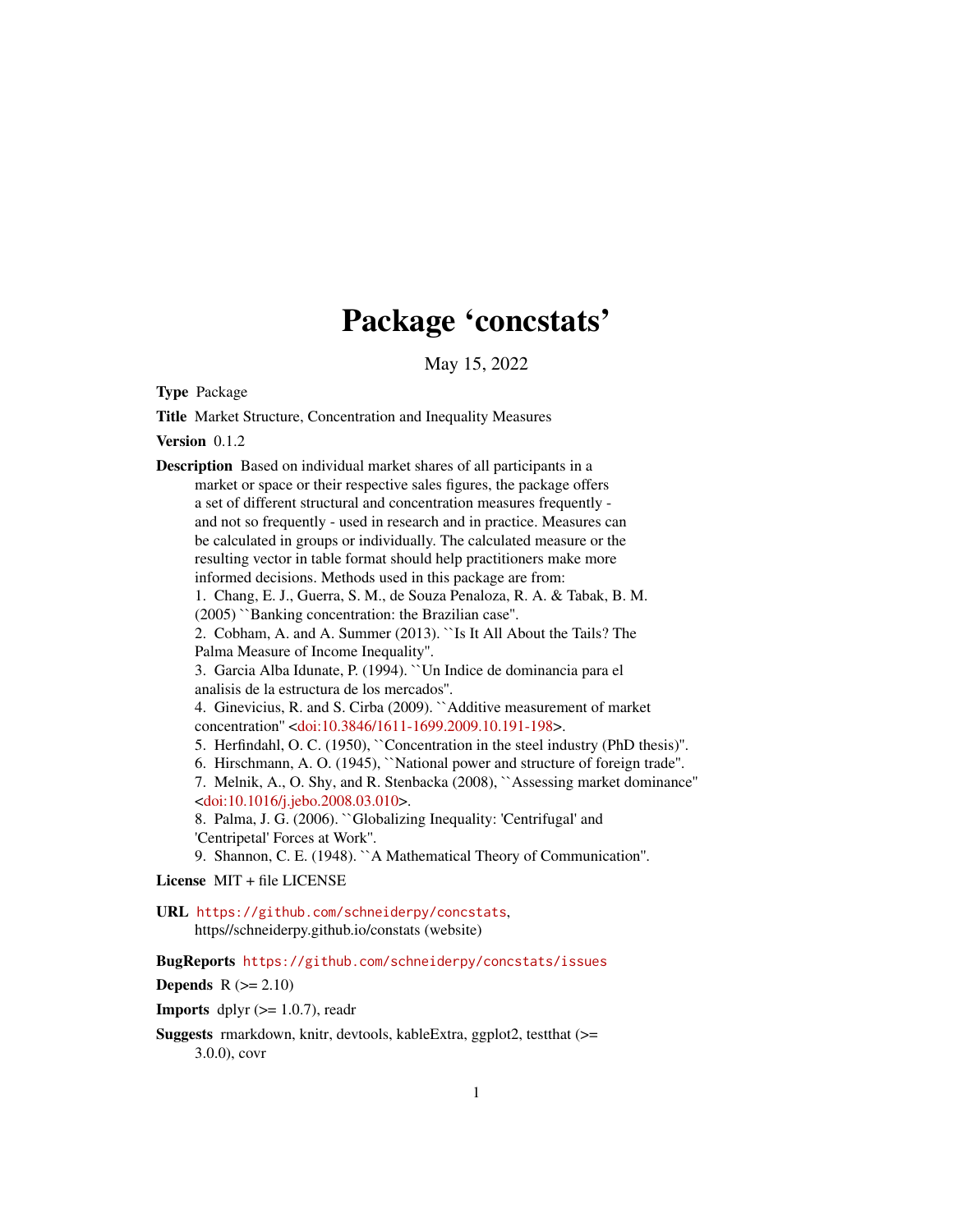<span id="page-1-0"></span>

VignetteBuilder knitr, rmarkdown Encoding UTF-8 Language en-US LazyData true RoxygenNote 7.1.2 Config/testthat/edition 3 NeedsCompilation no Author Andreas Schneider [aut, cre] (<<https://orcid.org/0000-0001-5630-1097>>) Maintainer Andreas Schneider <schneiderconsultingpy@gmail.com>

Repository CRAN

Date/Publication 2022-05-14 23:20:20 UTC

# R topics documented:

| Index |  |  |  |  |  |  |  |  |  |  |  |  |  |  |  |  |  |  |  |  |
|-------|--|--|--|--|--|--|--|--|--|--|--|--|--|--|--|--|--|--|--|--|
|       |  |  |  |  |  |  |  |  |  |  |  |  |  |  |  |  |  |  |  |  |
|       |  |  |  |  |  |  |  |  |  |  |  |  |  |  |  |  |  |  |  |  |
|       |  |  |  |  |  |  |  |  |  |  |  |  |  |  |  |  |  |  |  |  |
|       |  |  |  |  |  |  |  |  |  |  |  |  |  |  |  |  |  |  |  |  |

<span id="page-1-1"></span>

comp *Concentration Measures*

# Description

A set of different concentration measures.

# Usage

```
comp(x, unbiased = FALSE, type = c("hhi", "hhi_d", "hhi_min", "dom",
"sten", "all"),na.rm = TRUE)
```
 $hhi(x, unbiased = FALSE, na.rm = TRUE)$ 

```
hhi_min(x, na.rm = TRUE)
```
 $hhi_d(x, na.rm = TRUE)$ 

 $dom(x, na.rm = TRUE)$ 

 $sten(x, na.rm = TRUE)$ 

 $all\_comp(x, na.rm = TRUE)$ 

 $2<sup>2</sup>$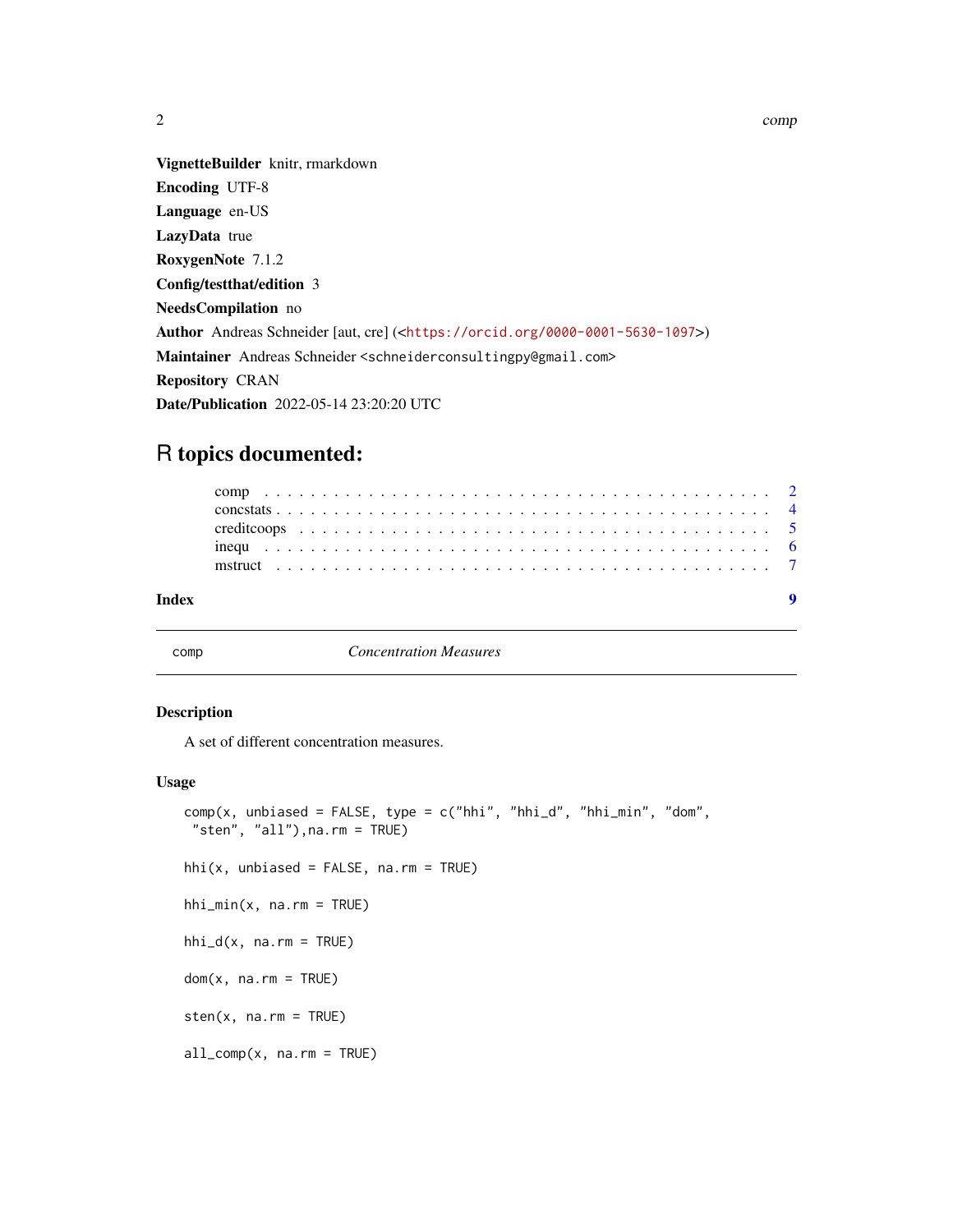### <span id="page-2-0"></span>comp 3

# **Arguments**

| $\times$ | A non-negative numeric vector.                                                                                      |
|----------|---------------------------------------------------------------------------------------------------------------------|
| unbiased | Logical. Argument specifying whether or not a finite sample correction should<br>be applied. The default is FALSE.  |
| type     | A character string of the measure to be calculated, can be abbreviated with the<br>first letter. Defaults to "hhi". |
| na.rm    | A logical vector that indicates whether NA values should be excluded or not.                                        |

# Details

comp is a wrapper for the proposed concentration measures hhi, hhi\_d, hhi\_min, dom, sten, all. If no measure is specified "hhi" will be the default.

hhi, hhi\_min, hhi\_d calculate the Herfindahl-Hirschman index, its minimum, and its dual, respectively. dom calculates a dominance index and sten calculates the Stenbacka index. The index indicates the market share of a dominant position.

All measures can be accessed individually. hhi, hhi\_d, and dom can be calculated individually as a normalized measure changing the default setting to TRUE. all computes all measures in a one step procedure.

# Value

prints the calculated measure

# Note

the vector of market shares should be in a decimal form corresponding to total share of individual firms/units. The sum of the vector should sum up to 1. You can also use sales figures to compute the respective measure.

## See Also

[concstats](#page-3-1), [mstruct](#page-6-1), [inequ](#page-5-1)

```
# a vector of market shares
x <- c(0.35, 0.4, 0.05, 0.1, 0.06, 0.04)
# the Herfindahl-Hirschmann index of the vector
shares_hhi <- comp(x, type = "hhi")# individual measure
shares_sten <- sten(x)
# complete group measures
shares_comp \leq comp(x, type = "all")
```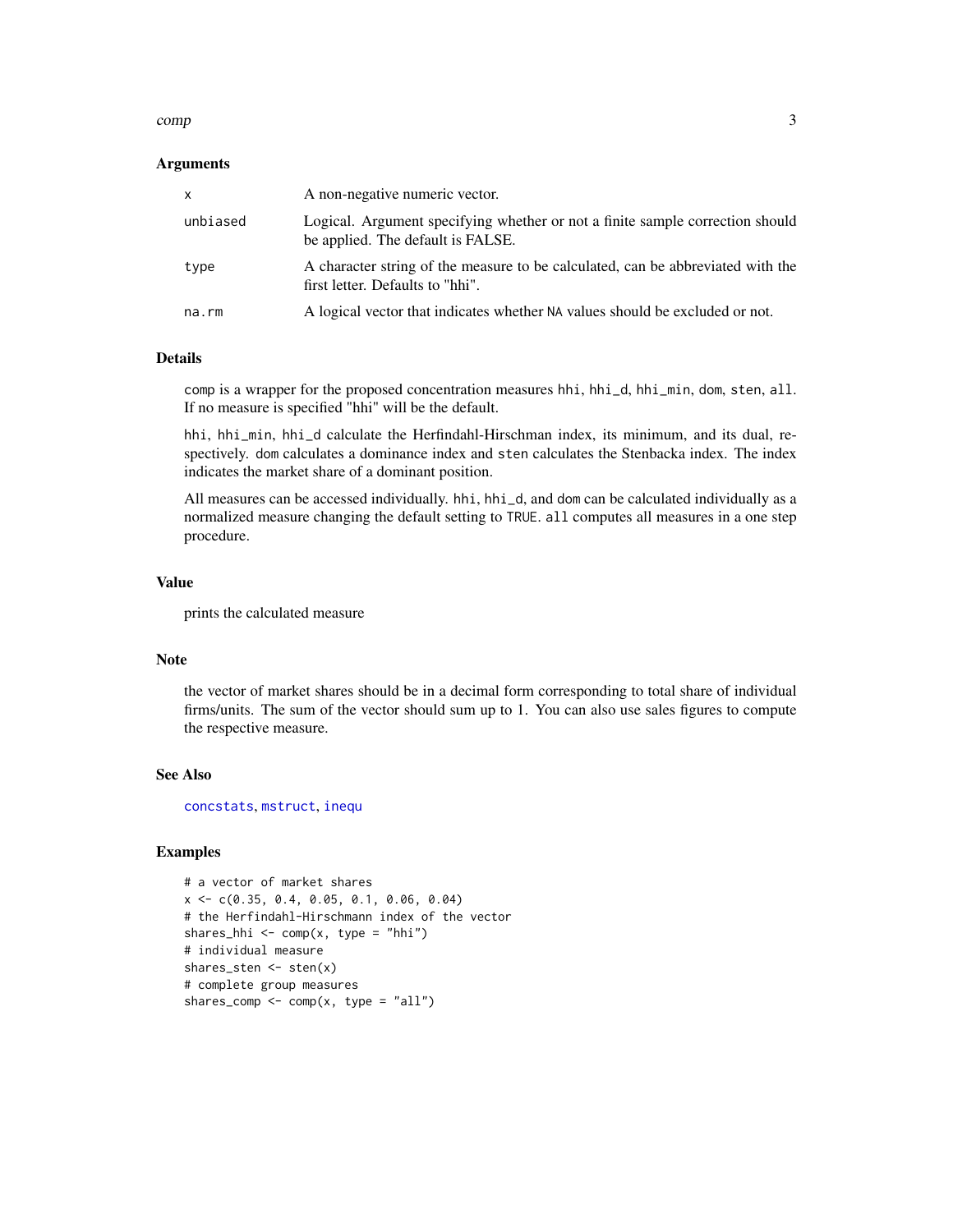# Description

a convenience function which calculates a selected set of different market structure, inequality and concentration measures more or less commonly used, e.g. k-firm ratios, Entropy, HHI, Palma ratio, and others in a one step procedure to provide a first overview.

# Usage

concstats(x, na.rm = TRUE)

## **Arguments**

|       | a non-negative numeric vector.                                                                                             |
|-------|----------------------------------------------------------------------------------------------------------------------------|
| na.rm | a logical vector that indicates whether NA values should be excluded or not. If<br>set to FALSE the computation yields NA. |

# Details

concstats computes a set of different and selected structural, inequality, and concentration measures in a one step procedure, however, all measures can be computed individually or in groups.

# Value

returns a data frame of calculated measures .

# Note

the vector of market shares should be in a decimal form corresponding to the total share of individual firms/units. The vector should sum up to 1.

## See Also

[mstruct](#page-6-1), [comp](#page-1-1), [inequ](#page-5-1)

```
# a vector of market shares
# share <- c(0.35, 0.4, 0.05, 0.1, 0.06, 0.04)
# a selected set of different structural, concentration, and inequality
# measures
# share_conc <- concstats(share)
```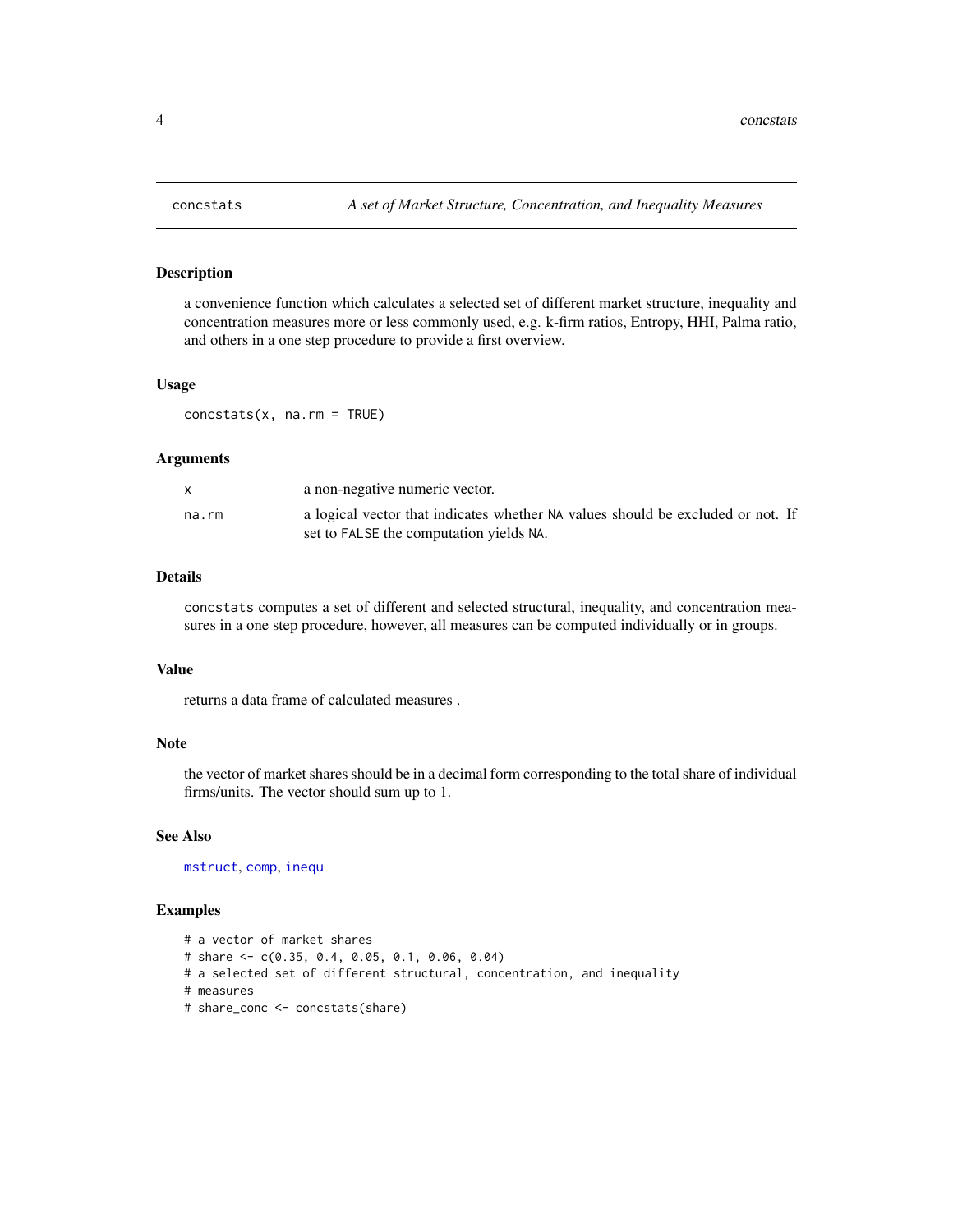<span id="page-4-0"></span>creditcoops *Creditcoops*

# Description

data set with 22 paired Paraguayan credit cooperatives (2016, 2018)

# Usage

creditcoops

# Format

A data frame with 44 rows and 5 variables:

coop\_id double, ID of the credit cooperative

year integer, sample year

total\_loans double, total loans granted (USD) per year and cooperative

paired integer, paires of cooperatives

total\_loans\_log double, the natural log of total loans

# Note

real names of the cooperatives have been purposely omitted, but are available on request.

# Author(s)

Andreas Schneider

# Source

<http://www.incoop.gov.py/v2/>

```
data("creditcoops")
head(creditcoops)
```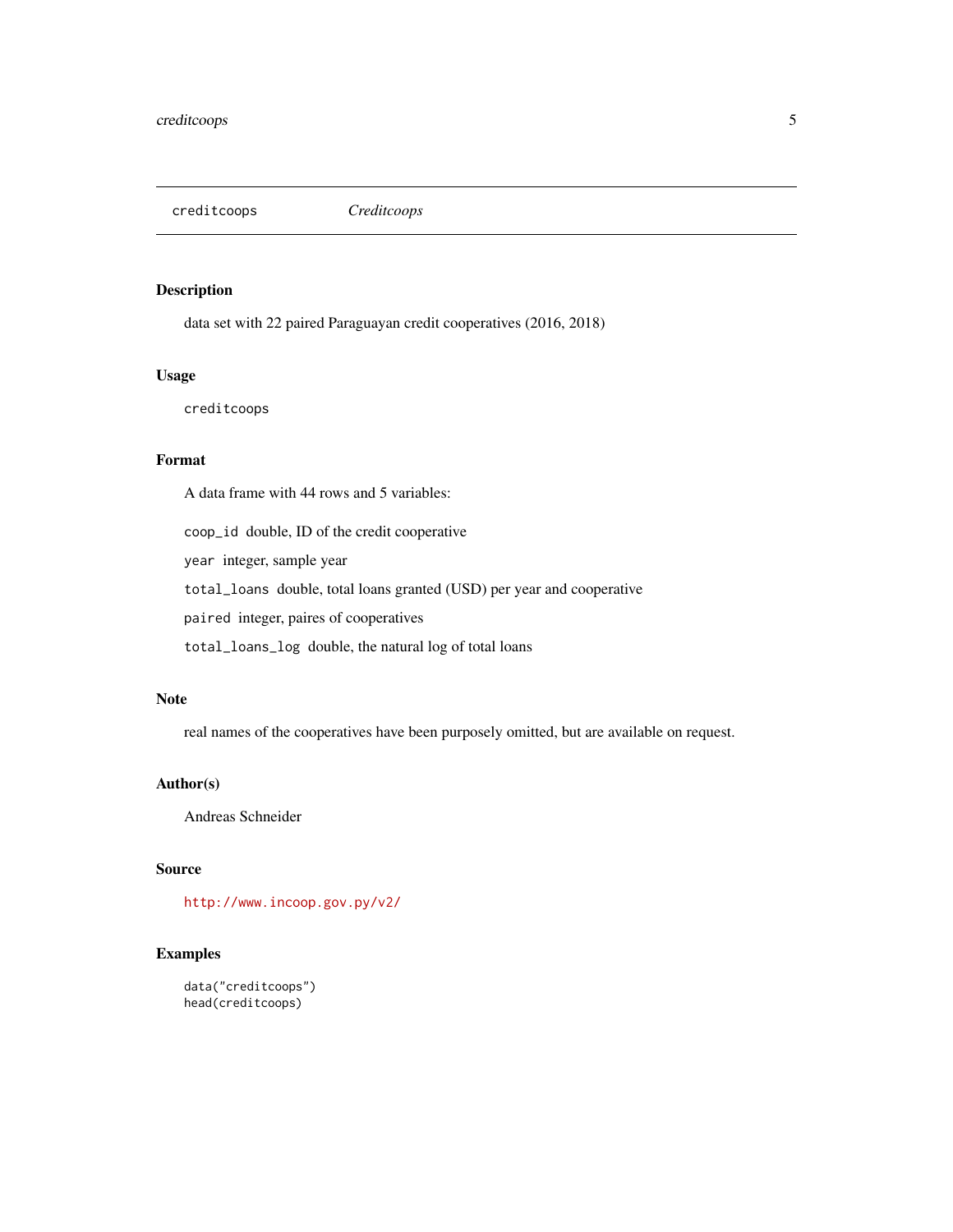# <span id="page-5-1"></span><span id="page-5-0"></span>**Description**

A set of different inequality and diversity measures.

# Usage

```
inequ(x, unbiased = FALSE, type = c("entropy", "gini", "simpson", "palma",
 "grs", "all"), na.rm = TRUE)
entropy(x, unbiased = FALSE, na.rm = TRUE)gini(x, unbiased = FALSE, na.rm = TRUE)simp(x, unbiased = FALSE, na.rm = TRUE)palma(x, na.rm = TRUE)grs(x, na.rm = TRUE)all_inequ(x, na.rm = TRUE)
```
# Arguments

| X        | a non-negative numeric vector.                                                                                             |
|----------|----------------------------------------------------------------------------------------------------------------------------|
| unbiased | Logical. Argument specifying whether or not a finite sample correction should<br>be applied. The default is FALSE.         |
| type     | a character string of the measure to be calculated, defaults to "entropy".                                                 |
| na.rm    | a logical vector that indicates whether NA values should be excluded or not. If<br>set to FALSE the computation yields NA. |

# Details

inequ is a wrapper for the proposed inequality measures entropy, gini, simpson, palma, grs, all. If no measure is specified, "entropy" is the default.

entropy returns the (Shannon) Entropy, gini is the Gini coefficient, simpson is the complement of the Herfindahl-Hirschmann Index. You can normalize each of these three measures by setting unbiased = TRUE

Palma measures the ratio of inequality (used with income inequality) of the top 10 percent to the bottom 40 percent. grs is an alternative inequality measure (Ginevicius, 2009), all returns all measures in a one step procedure.

#### Value

prints the calculated measure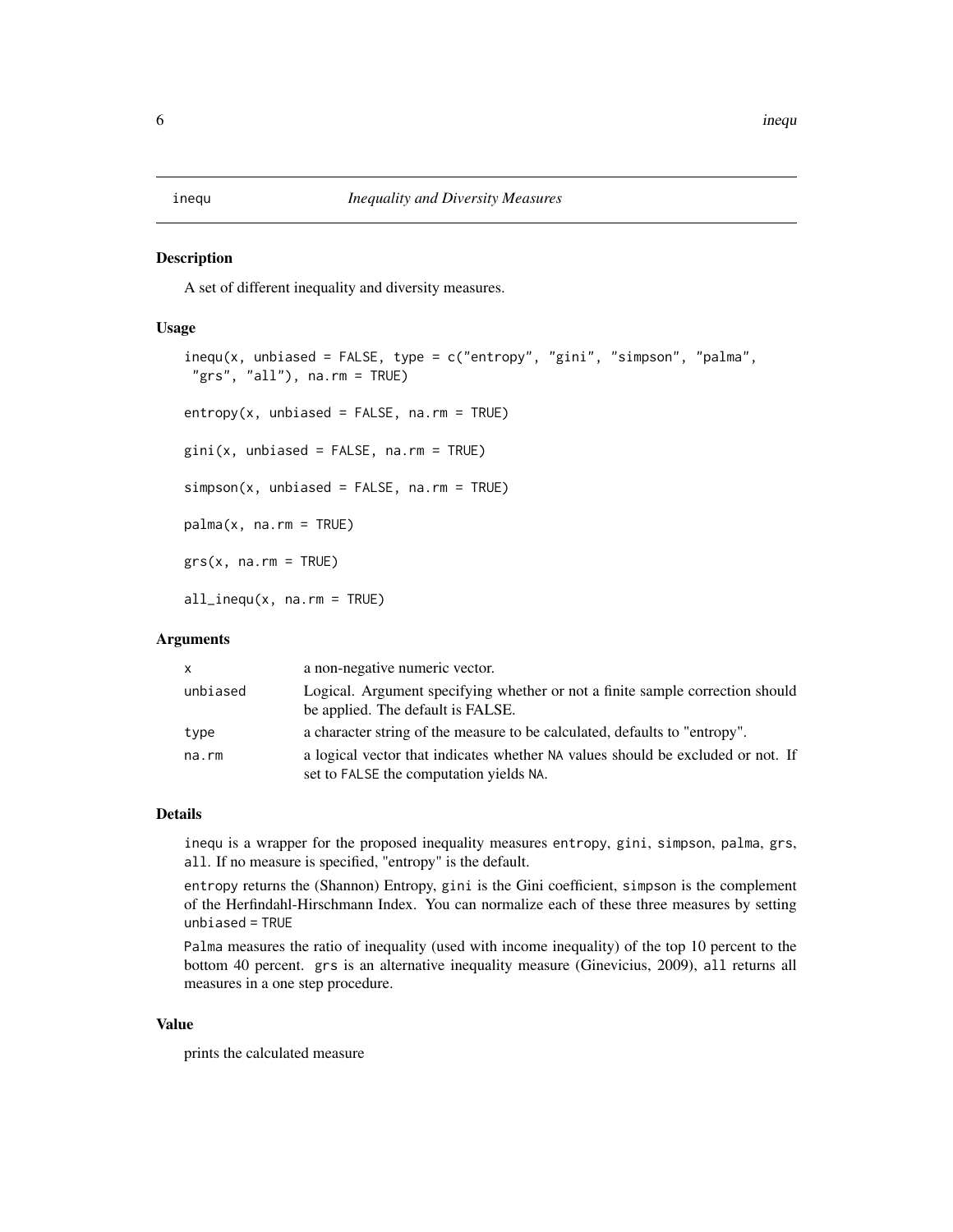### <span id="page-6-0"></span>mstruct 7 and 7 and 7 and 7 and 7 and 7 and 7 and 7 and 7 and 7 and 7 and 7 and 7 and 7 and 7 and 7 and 7 and 7

# Note

the non- negative vector might market shares of individual firms/units. In the latter case the vector should sum up to 1.

# See Also

[concstats](#page-3-1), [mstruct](#page-6-1), [comp](#page-1-1)

# Examples

```
# a vector of market shares
share <- c(0.4, 0.2, 0.25, 0.1, 0.05)
# Calculate the Palma ratio
share_p \le inequ(share, type = "palma")
# Calculate the entropy measure directly
share_ent <- entropy(share, unbiased = TRUE)
# Calculate the group measures
share_inequ <- inequ(share, type = "all")
```
<span id="page-6-1"></span>

#### mstruct *Market Structure Measures*

# Description

Set of different measures to reflect a given market structure.

#### Usage

```
mstruct(x, type = c("firm", "nrs_eq", "top", "top3", "top5", "all"),
na.rm = TRUE)
firm(x, na.m = TRUE)nrs_eq(x, na.rm = TRUE)
top(x, \text{na.m} = \text{TRUE})top3(x, na.rm = TRUE)top5(x, na.rm = TRUE)all_mstruct(x, na.rm = TRUE)
```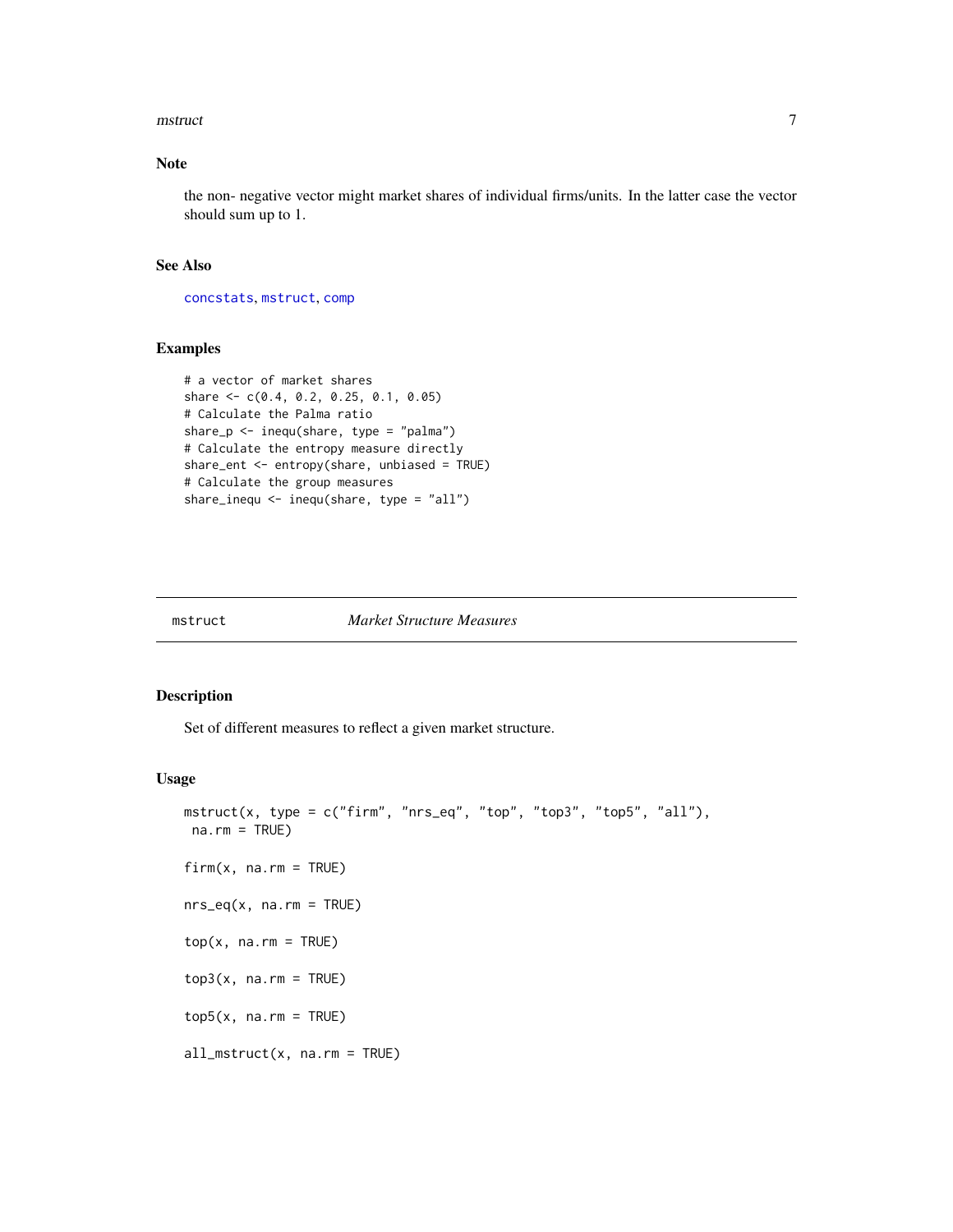### <span id="page-7-0"></span>Arguments

| X     | A non-negative numeric vector.                                                                                       |
|-------|----------------------------------------------------------------------------------------------------------------------|
| type  | A character string of the measure to be calculated, can be abbreviated with the<br>first letter. Defaults to "firm". |
| na.rm | A logical vector that indicates whether NA values should be excluded or not.                                         |

# Details

mstruct is a wrapper for the proposed structural measures firm, returns the number of firms with a given market share, nrs\_eq computes the numbers equivalent, top, top3, and top5 calculate the share of the top (top 3 and top 5) firm(s). all computes all measures in a one step procedure. All measures can be computed individually.

# Value

returns the calculated measure

# Note

the vector of market shares should be in a decimal form corresponding to total share of individual firms/units.The sum of the vector should sum up to 1.

# See Also

[concstats](#page-3-1), [comp](#page-1-1), [inequ](#page-5-1)

```
# a vector of market shares
share <- c(0.35, 0.4, 0.05, 0.1, 0.06, 0.04)
# the number of firms with market share
share_firm <- mstruct(share, type = "firm")
# Calculate top market share individually
share_top <- top(share)
# Calculate the market structure group measures
share_mstruct <- mstruct(share, type = "all")
```